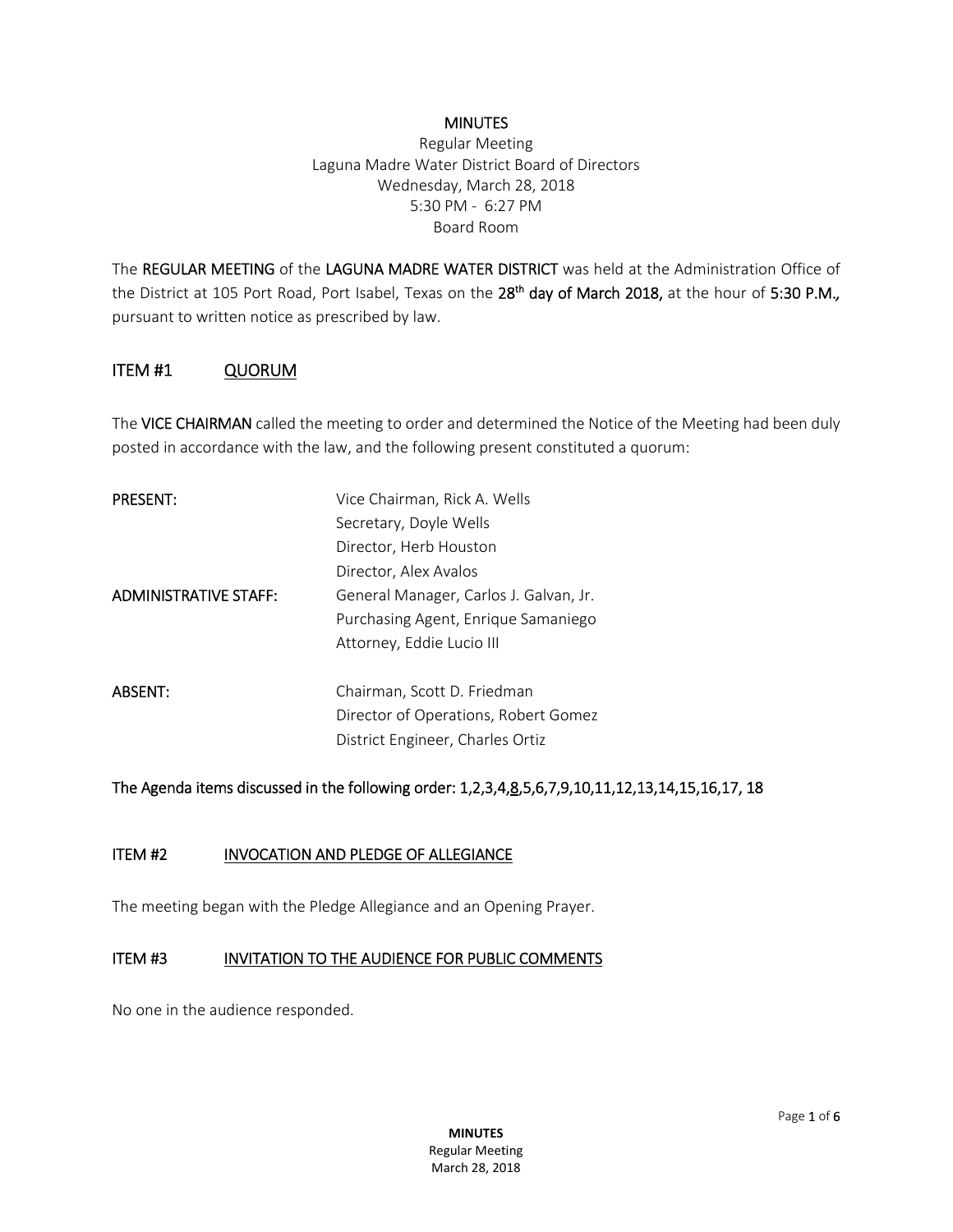# ITEM #4 CONSIDER AND DISCUSS FOR POSSIBLE APPROVAL THE MINUTES OF THE WORKSHOP MEETING ON MARCH 14, 2018, AND REGULAR MEETING ON MARCH 14, 2018. (C. GALVAN)

The Minutes of Workshop Meeting and Regular Meeting on March 14, 2018, got approved.

#### D. WELLS made a motion to approve both, seconded by A. AVALOS. MOTION CARRIED UNANIMOUSLY.

Agenda items got taken out of order, Item 8 on the list got moved in front of item 5.

#### ITEM #5 GENERAL MANAGER'S REPORT

- WORKSHOP SCHEDULE
- **REGULAR MEETING OF APRIL 25, 2018**
- METER REPORT
- **ELECTIONS SCHEDULE**
- AUDIT UPDATE

This Item was taken out order and discussed after Item 8.

WORKSHOP SCHEDULE- The Board agreed on a Workshop on April 11, 2018, at 4 PM, for discussion of Job Descriptions, Personnel Policy and Service Policy.

REGULAR MEETING OF APRIL 25, 2018 – Board of Directors Regular Meeting canceled. Three Board members are attending a conference. In case of a nonscheduled meeting needed a Special Meeting to be scheduled, only if necessary.

**METER REPORT** - Director of Operations, will report on April 11, and possibly schedule a workshop, if necessary.

ELECTIONS SCHEDULE – Schedule for November 2018 Board Membership Elections to fill seats, Place 1 and Place 5.

- Post Notice of Candidate Filing, Deadline is June 21, 2018
- Ballot by mail January 1, 2018
- The first day to file for a Place on the General Election Ballot- Saturday, July 21, 2018
- Last day to submit for a Place on the General Election Ballot Monday, August 20, 2018, @ 5 PM
- The first day of Early Voting Monday, October 22, 2018

AUDIT UPDATE- Received letter from Auditors for the Attorney. Plans to schedule an Audit Committee Meeting and hopefully present at the next regularly scheduled meeting on April 11, 2018.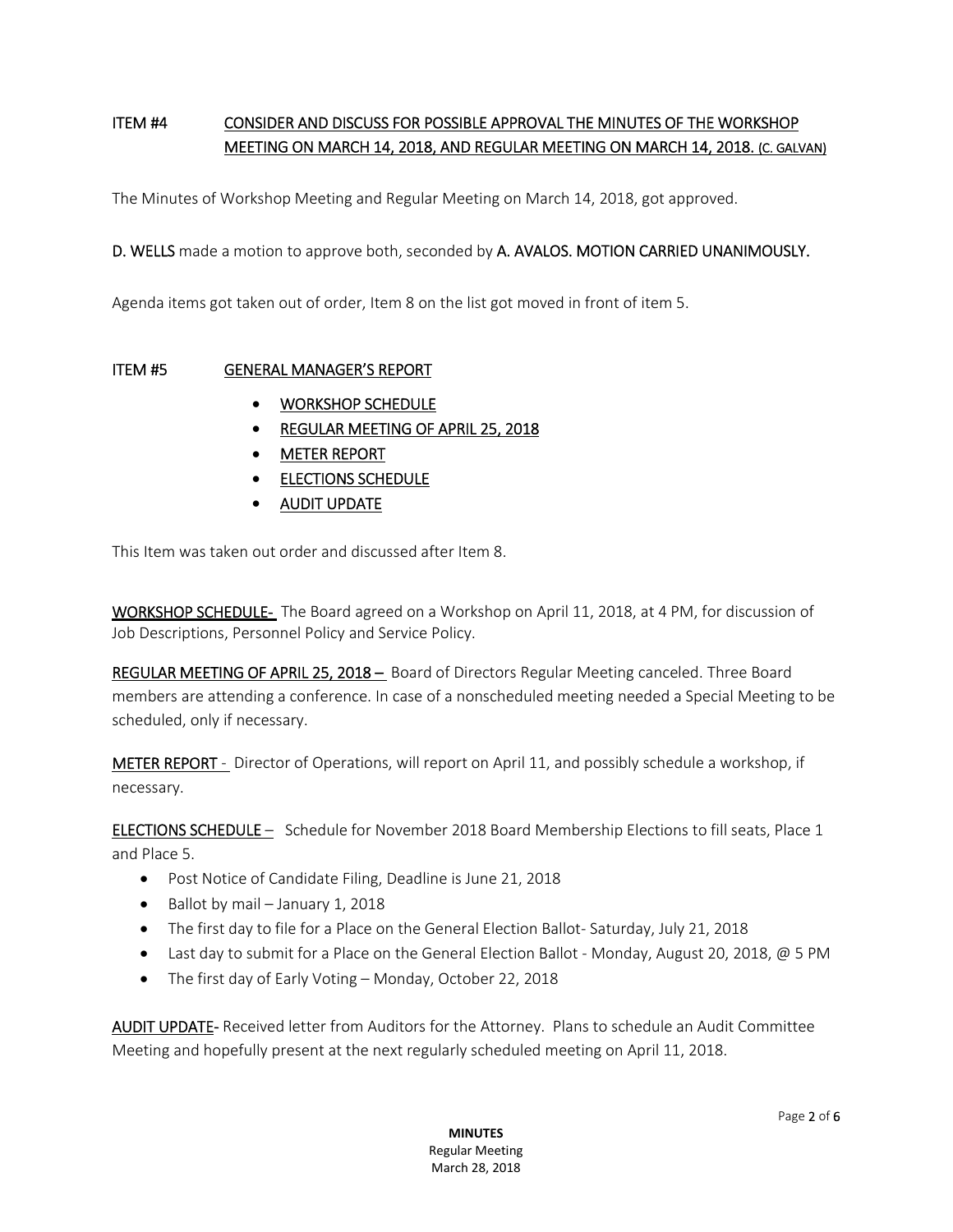## ITEM #6 CONSIDER AND REMOVE FROM THE TABLE THE FOLLOWING ITEM TABLED AT THE REGULAR MEETING ON MARCH 14, 2018:

### CONSIDER AND DISCUSS FOR POSSIBLE APPROVAL OF JOB DESCRIPTIONS FOR THE GENERAL MANAGER, DIRECTOR OF OPERATIONS, DIRECTOR OF FINANCE, AND DISTRICT ENGINEER.

The Board agreed to remove the item from the table for discussion.

A. AVALOS made a motion to approve, seconded by D. WELLS. MOTION CARRIED UNANIMOUSLY.

## ITEM #7 CONSIDER AND DISCUSS FOR POSSIBLE APPROVAL OF JOB DESCRIPTIONS FOR THE GENERAL MANAGER, DIRECTOR OF OPERATIONS, DIRECTOR OF FINANCE, AND DISTRICT ENGINEER. (C. GALVAN)

C. GALVAN recommended no action. The VICE-CHAIRMAN noted, no action.

# ITEM #8 CONSIDER AND DISCUSS PROTOCOL FOR COMMUNITY NOTIFICATION WHEN DISRUPTIONS OF SERVICE OCCUR. (C. GALVAN)

This item was taken out of order and moved up on the list, it was discussed before item 5.

There was a discussion about the Emergency Water Leak Repair on a broken 8 inch Water Valve in South Padre Island causing service disruption on March 15, 2018. Mr. Dennis Stahl, Mayor of South Padre Island, was present at the meeting concerning the District's notification to the city on the same service disruption that occurred that day. The Distribution Manager, Joel Lopez was asked to list the events details of the incident.

Discussion ensued on the topic of the District's course of actions when disruptions of service occur, and the process on notices that get administered through our website to District Customers for interruption of Service.

The following points were made:

- When General Manager and Director of Operations are notified to include the Chairman when a disruption of Service occurs
- Inform the Board via text message on the case
- Suggestion, a District facebook account
- Look into swift 911
- Notifying Accurate information when communicating
- Designate one individual to advise and deliver, for now, the General Manager

This item was for discussion only.

**MINUTES** Regular Meeting March 28, 2018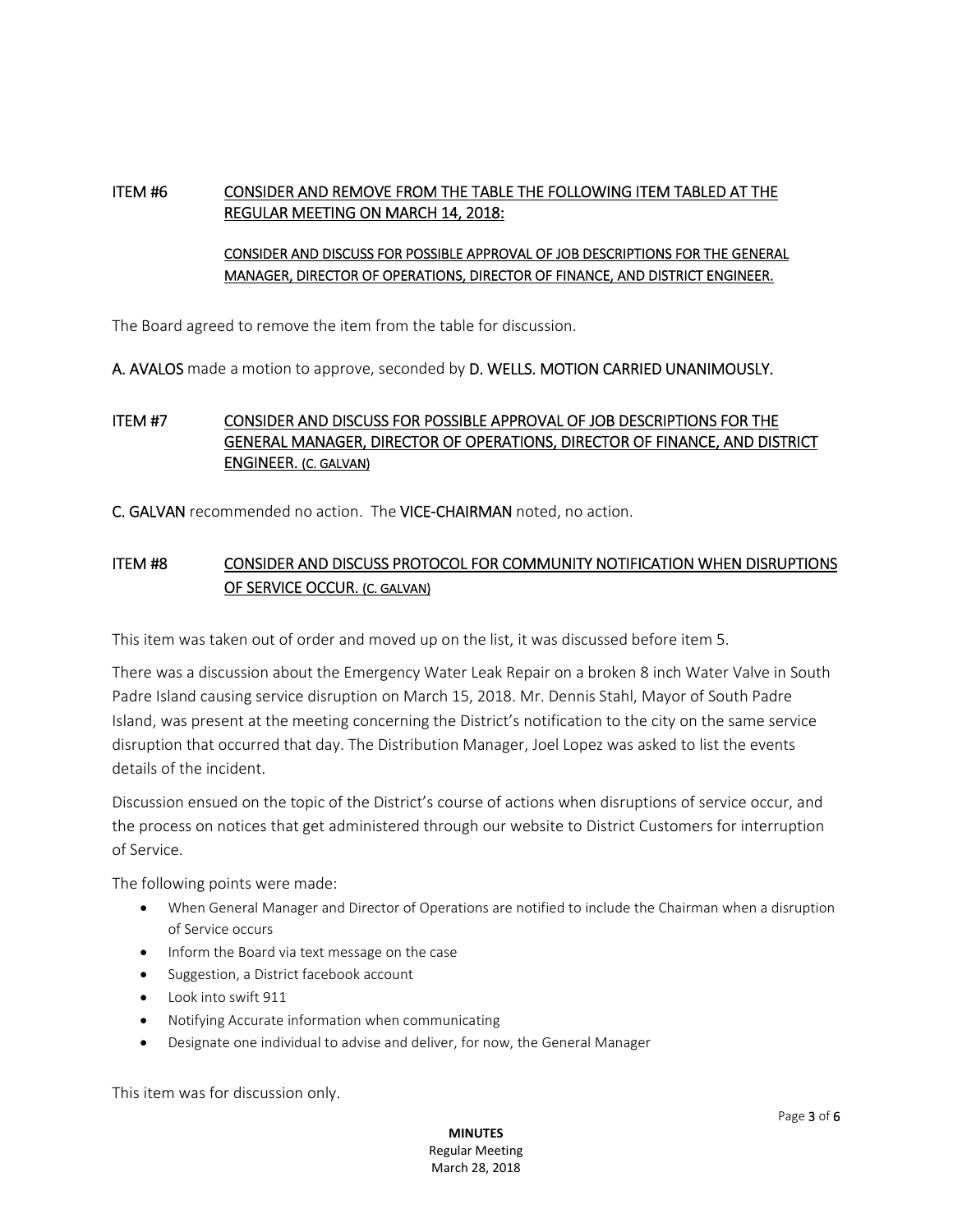## ITEM #9 CONSIDER AND DISCUSS FOR POSSIBLE APPROVAL BOARD TRAVEL TO SAN ANTONIO, TEXAS FOR TEXAS WATER CONFERENCE ON APRIL 23-26, 2018. (C. GALVAN)

Board travel got approved to attend the Texas Water Conference.

H. HOUSTON made a motion to approve, seconded by D. WELLS. MOTION CARRIED UNANIMOUSLY.

# ITEM #10 CONSIDER AND DISCUSS FOR POSSIBLE APPROVAL PURCHASE OF FLANGE IMMERSION HEATER (BID # WP-18-3-1). (E. SAMANIEGO)

There were discussion and questions, and the Board agreed to approve the purchase of a flange immersion heater from West Coast Plastics with a total cost of \$11,867.00.

A. AVALOS made a motion to approve, seconded by H. HOUSTON. MOTION CARRIED UNANIMOUSLY.

# ITEM #11 CONSIDER AND DISCUSS FOR POSSIBLE APPROVAL PURCHASE OF RAW WATER PUMP (BID # WP-18-3-02). (E. SAMANIEGO)

Discussion and questions ensued, it was determined to table the item requesting more backup material. This item got deferred to the next regularly scheduled meeting on April 11, 2018.

The Board recommended the following for future Board items:

- More Backup material and information
- **•** Guidelines
- History of issue
- Explore best options
- List all companies who were asked to bid and who did/did not return the bid

D. WELLS made a motion to table, seconded by A. AVALOS. MOTION CARRIED UNANIMOUSLY. TABLED.

## ITEM #12 CONSIDER AND DISCUSS FOR POSSIBLE APPROVAL PURCHASE OF 16" GATE VALVE (BID # WP-18-3-03). (E. SAMANIEGO)

Discussion and questions ensued, and several motions made. The Board approved the purchase of a 16" gate valve from Aguaworks with a total amount of \$5,310.03.

H. HOUSTON made a motion to approve the low bid, seconded by A. AVALOS. MOTION CARRIED UNANIMOUSLY.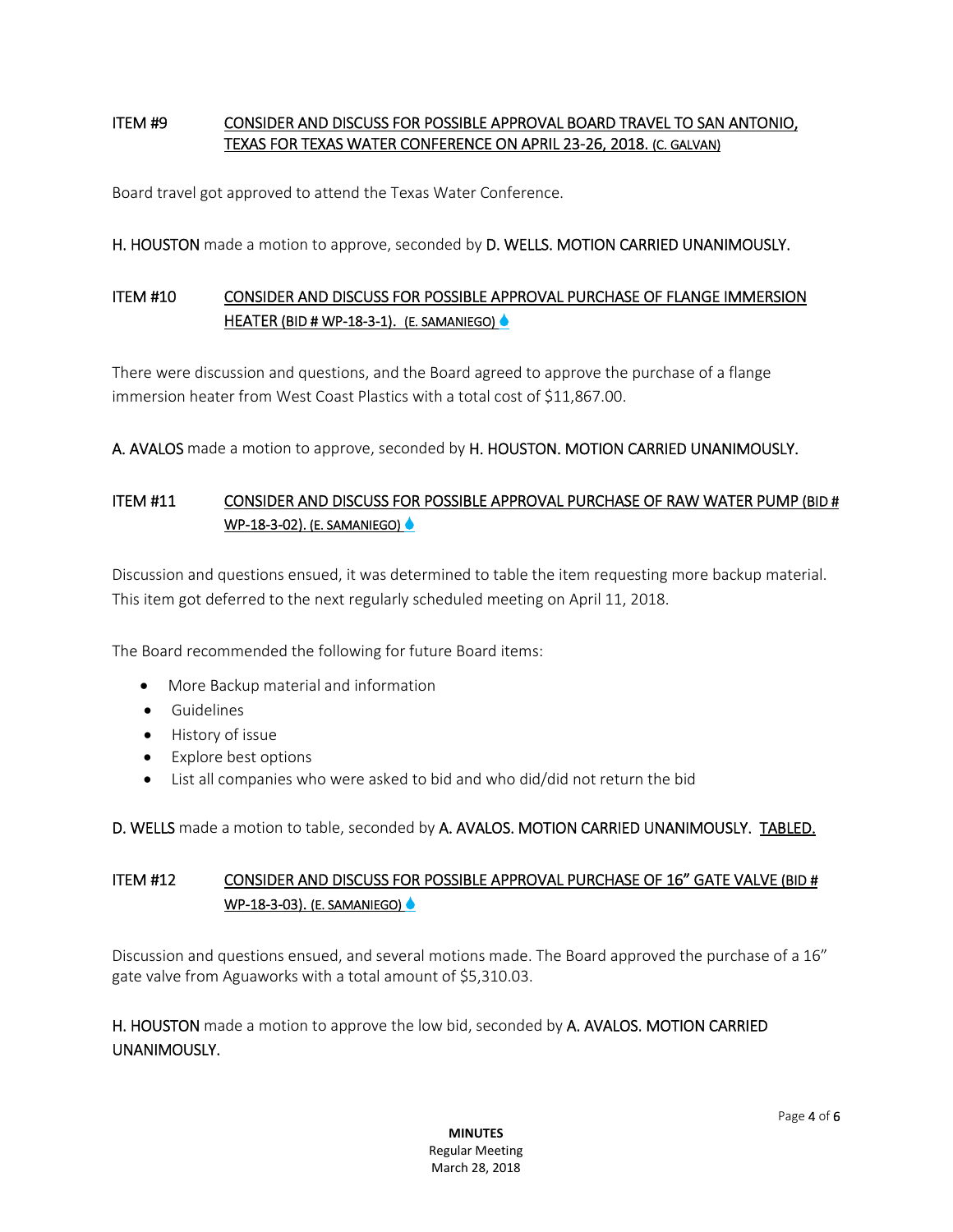## ITEM #13 CONSIDER AND DISCUSS FOR POSSIBLE APPROVAL PURCHASE OF AIR SUPPLY MATERIAL FOR ANDIE BOWIE WWTP (BID # WW-18-3-04). (E. SAMANIEGO) ♦

Discussion and questions ensued, F. Guzman, Wastewater Plant Assistant Manager, was present at the meeting for questions and answers. Several motions made, and the Board agreed to table the item for revisions to changes on the specs. This item got deferred to the next regularly scheduled meeting on April 11, 2018.

H. HOUSTON made a motion to table, seconded by A. AVALOS. MOTION CARRIED UNANIMOUSLY. TABLED.

# ITEM #14 CONSIDER AND DISCUSS FOR POSSIBLE APPROVAL PURCHASE OF TIMEKEEPING SYSTEM (BID # TIME KEEPING SYSTEM). (E. SAMANIEGO)

There were discussion and questions, M. Gamboa, Human Resources Administrator, was present for questions and answers. It was determined to table the item until the next regularly scheduled meeting on April 11, 2018.

The following points were given:

- For new Director of Finance to provide an assessment
- Look into G5 Internet Services
- Does G5 offer a system
- G5's input

H. HOUSTON made a motion to table, seconded by D. WELLS. MOTION CARRIED UNANIMOUSLY. TABLED.

## ITEM #15 CONSIDER AND REVIEW EXPENDITURES FOR MARCH 1-15, 2018. (C. GALVAN)

The Board reviewed and acknowledged the expenditures.

This item was for discussion only.